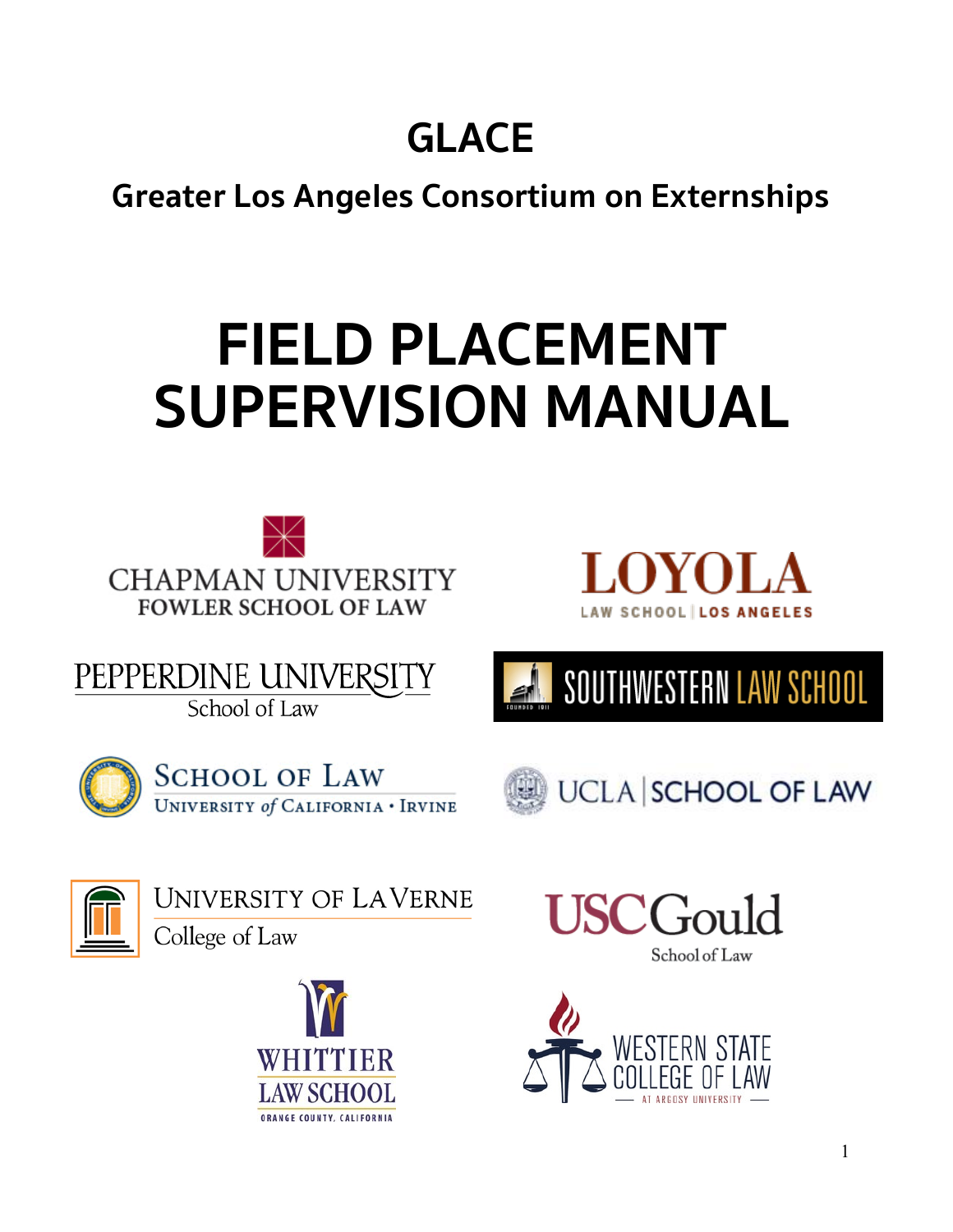## **GLACE ADMINISTRATORS, FACULTY AND STAFF**

### Updated May 2017

#### **Chapman University Dale E. Fowler School of Law**

Carolyn Young Larmore, Director of Externship Program and Professor of the Practice of Law. 714/ 628-2651, Larmore@chapman.edu

#### **Loyola Law School**

Rebecca A. Delfino, Faculty Externship Director and Associate Clinical Professor of Law. 213/736-1498. Rebecca.Delfino@lls.edu Camille Toomer, Assistant to the Director, 213/736-1103. Camille.toomer@lls.edu Sande Buhai, Faculty Public Interest Director and Clinical Professor of Law 213/736-1156*.* Sande.buhai@lls.edu. Christine Zeimantz, Assistant to the Director, 213/736-1059, Christine.zeimantz@lls.edu.

#### **Pepperdine University School of Law**

Jeffrey R. Baker, Director of Clinical Education, jeff.baker@pepperdine.edu

#### **Southwestern Law School**

Anahid Gharakhanian, Director of the Externship Program and Professor of Legal Analysis, Writing and Skills. 213/738-6786. agharakhanian@swlaw.edu Doreen Heyer, Senior Associate Dean for Academic Administration, 213/738-6801. dheyer@swlaw.edu Mitzie Vitela, Associate Director of the Externship Program, 213/736-6802. mvitela@swlaw.edu

Lucia Rodriguez, Externship Program Coordinator, 213/738-6802, lrodriguez@swlaw.edu

#### **UC Irvine School of Law**

D'lorah L. Hughes, Director of Externships & Adjunct Professor of Law, 949/824-4939. dhughes@law.uci.edu Michael Hawk, Program Assistant, 949/824-6313. mhawk@law.uci.edu

#### **UCLA School of Law**

Lisa Mead, Director of Extern & Field Placement Programs & Lecturer 310/206-4945. mead@law.ucla.edu

#### **University of La Verne College of Law**

Robin Apodaca, Director of Career Services, Externships & Professional Development, 909/460-2018, rapodaca@laverne.edu Diane Uchimiya, Professor of Externships, duchimiya@laverne.edu, 909/460-2032

#### **USC Gould School of Law**

Laura Fry, Director of Externships, 213/821-4705, lfry@law.usc.edu

#### **Western State College of Law**

Pamela Davidson, Assistant Dean, Career Resources Department, 714.459.1106, pdavidson@wsulaw.edu

#### **Whittier Law School**

www.law.whittier.edu, 714-444-4141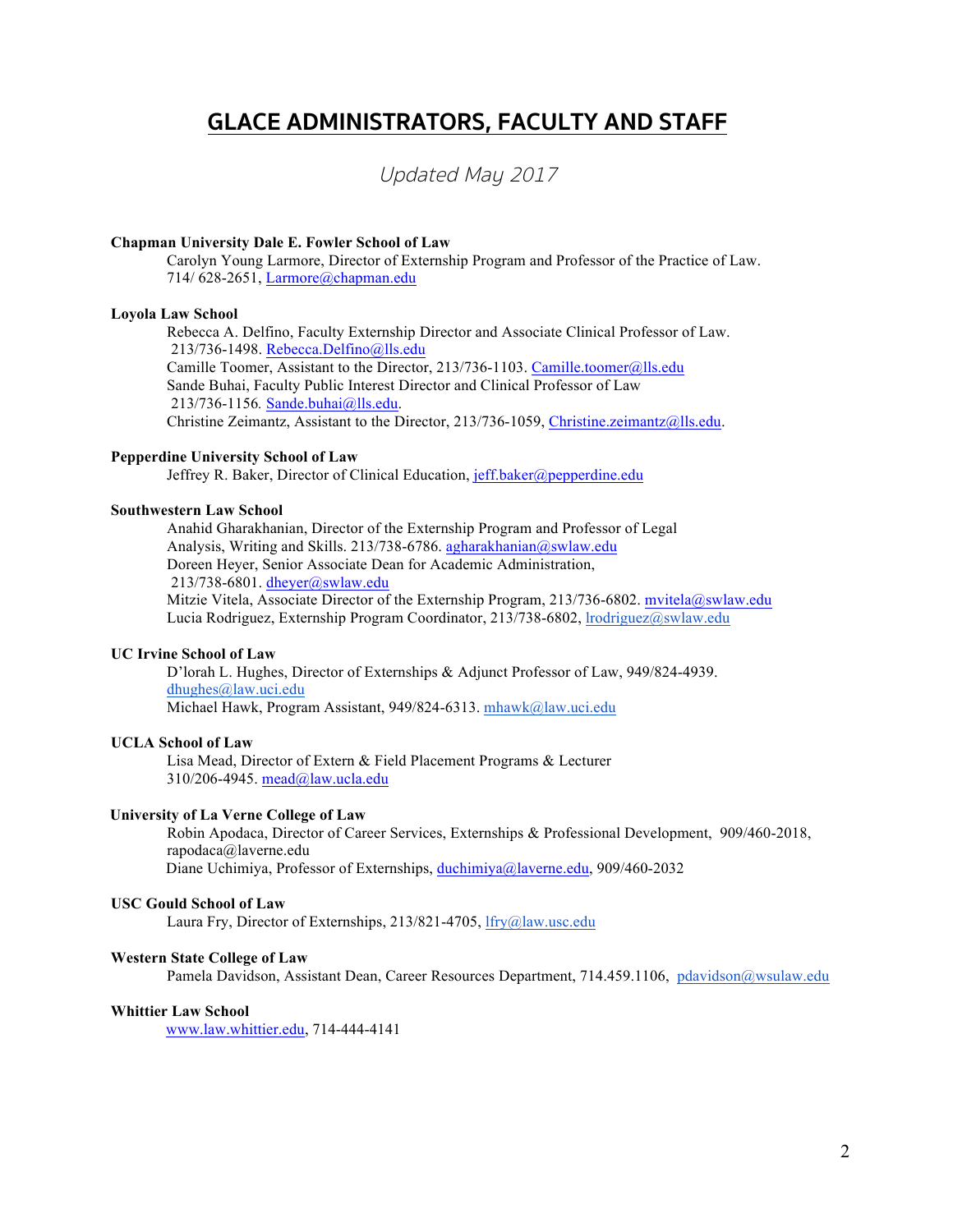## **GREATER LOS ANGELES CONSORTIUM ON EXTERNSHIPS (GLACE)**

#### **Supervision Manual for Field Placement Supervisors**

For nearly 25 years, the Greater Los Angeles Consortium on Externships (GLACE) has supported the teaching and mentoring work of the hundreds of attorneys and judges who volunteer to supervise law students throughout Southern California. This field supervision manual incorporates the joint supervision standards GLACE member law schools have developed and highlights common fieldwork issues that are often of interest to students and field supervisors. We hope these materials will be of value to you in your supervision efforts and thank you for your willingness to teach and mentor our students. Your participation in our program as a supervising attorney or judge and educator is our most valued asset.

### **TABLE OF CONTENTS**

| <b>Section I:</b>   |                                                                                                                                                                                                                                            |
|---------------------|--------------------------------------------------------------------------------------------------------------------------------------------------------------------------------------------------------------------------------------------|
| <b>Section II:</b>  |                                                                                                                                                                                                                                            |
| <b>Section III:</b> |                                                                                                                                                                                                                                            |
|                     | B. Selecting Externs and Helping Them Prepare for an Effective Start <i>page</i> 7<br>C. Creating an Appropriate Environment and Orienting Your Externs <i>page 8</i><br>E. Throughout the Semester: Assignments, Feedback, and Continuous |
| <b>Section IV:</b>  |                                                                                                                                                                                                                                            |
| <b>Section V:</b>   | Anti-Discrimination and Harassment Policy and                                                                                                                                                                                              |
| <b>Section VI:</b>  |                                                                                                                                                                                                                                            |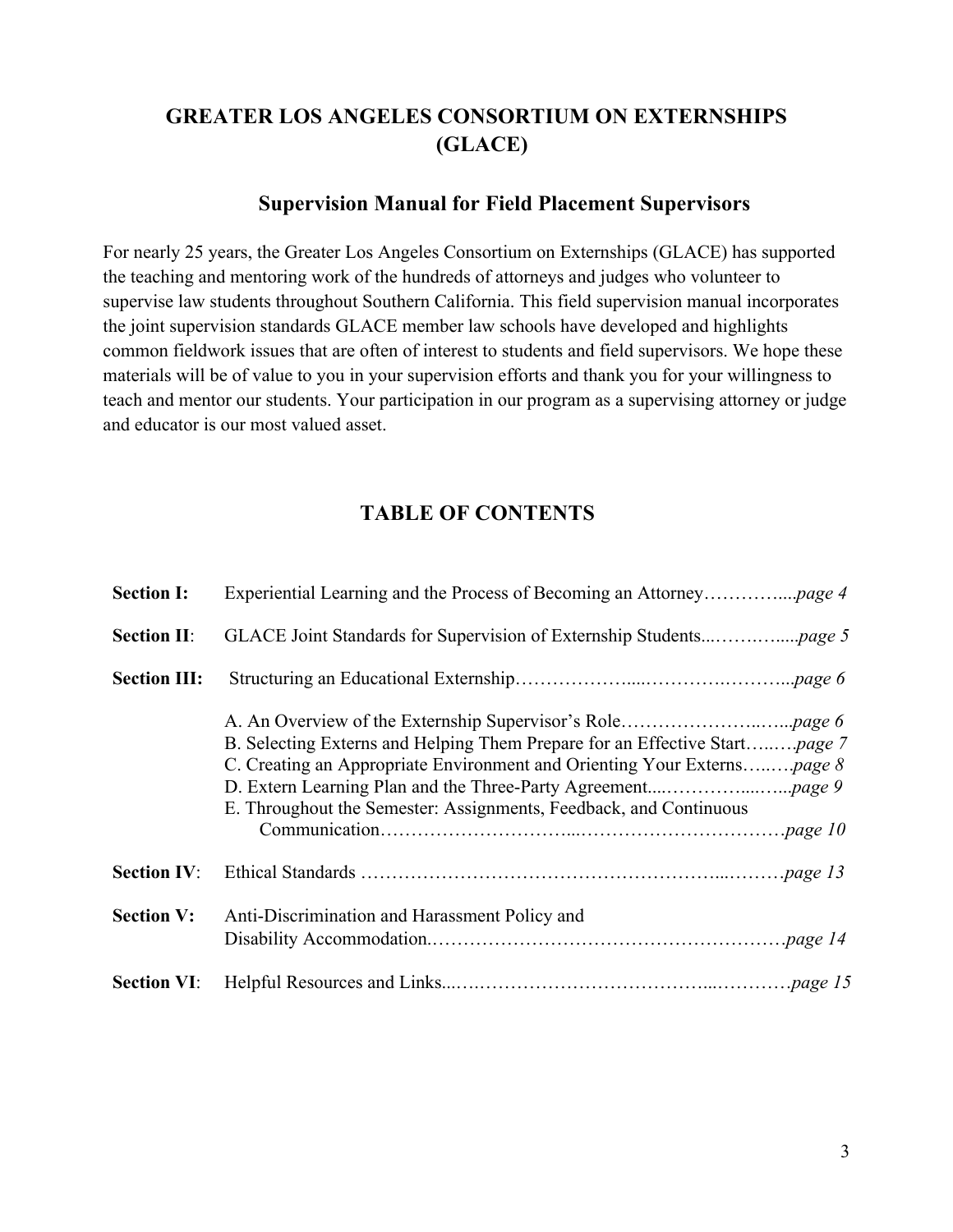#### **SECTION I**

#### **EXPERIENTIAL LEARNING AND THE PROCESS OF BECOMING AN ATTORNEY**

GLACE law schools have developed a number of educational objectives for their externs, including furthering research, writing, oral advocacy, and other lawyering skills; gaining practical legal experience in a variety of fields; and developing an understanding of professional identity and responsibility. (See Section II, *infra*, for complete list of supervision standards).

Just as important as learning to perform specific lawyering tasks is the larger process of experiential learning in which students reflect on their observations and make sense of their experiences. For example, we as faculty supervisors may direct students to reflect on the relationship between the legal work and attorney values, perceptions, and concepts of self-worth, or to think about the ethical conundrums inherent in certain types of law practice. Thus, in addition to the direction and feedback you give externs regarding their performance on assigned tasks, we ask that you share your experiences with and observations about the greater legal system. As many of the externs you will supervise will have little or no prior legal experience, what they learn from you will often become the foundation of their understanding of what it means to be a lawyer.

We also expect students to reflect on their experiences in journals that they keep for themselves and submit to their faculty supervisors. It is therefore important for you and the extern to have a discussion at your earliest convenience regarding the scope of confidentiality for the written journals. This provides an excellent opportunity to discuss with the student the ethical and legal parameters of client confidentiality and any specific rules that your office may have regarding confidentiality and privilege.

It is clear to GLACE members that you provide students a wealth of opportunities to not only acclimate into the practice of law, but to experience and reflect upon the process of becoming an attorney, as well as the quality of life your area of practice might provide. Thank you.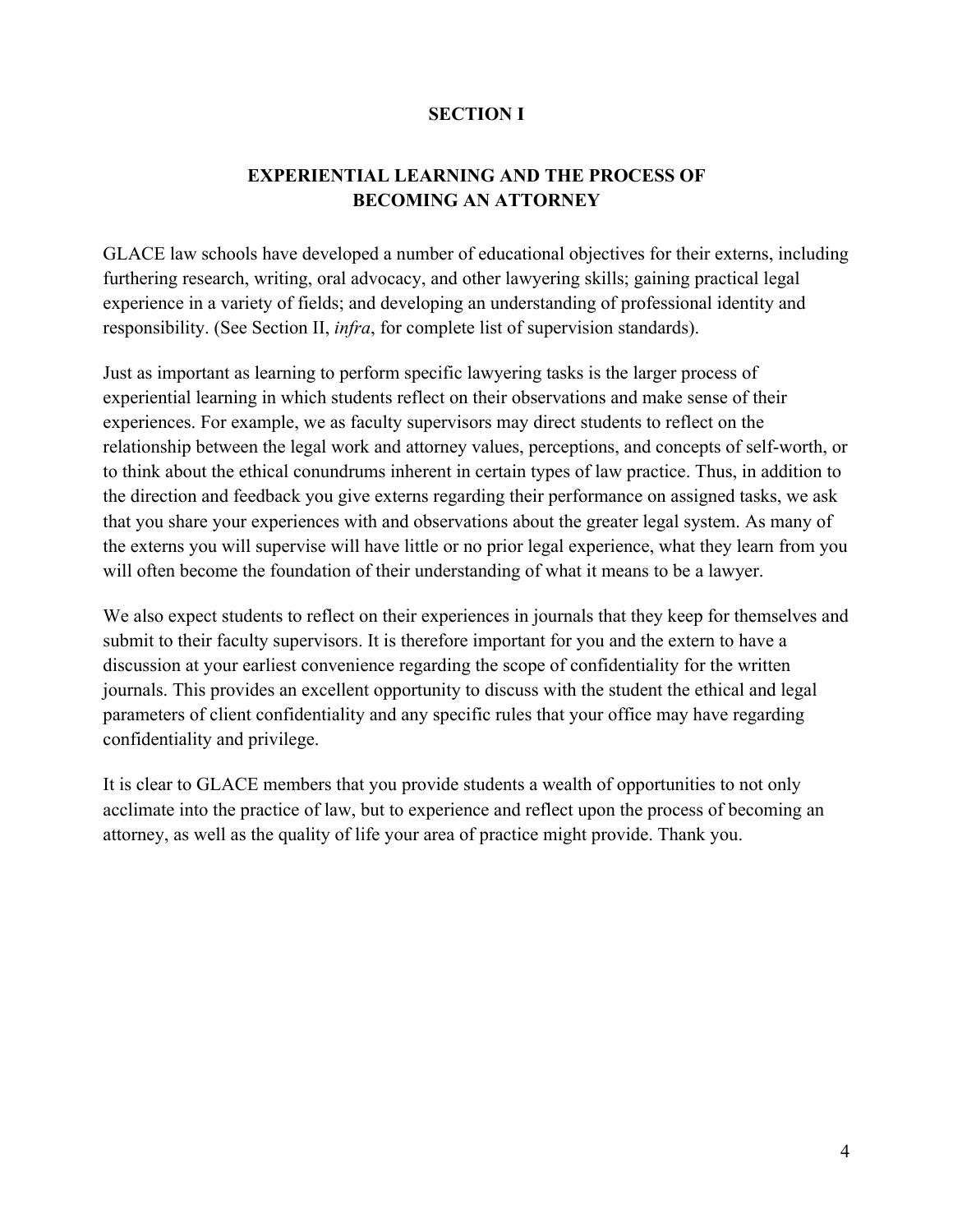#### **SECTION II**

#### **GLACE JOINT STANDARDS FOR SUPERVISION OF EXTERNSHIP STUDENTS**

An externship is more than just a job: it is a structured learning opportunity in the real world of law practice. The externship course, for which students receive school credit, is a work experience that a student undertakes, and a law school supports, in a legal organization dedicated to training, teaching, and supervising the law student. The externship allows the student to build on legal knowledge, skills, and values learned in the traditional classroom setting.

GLACE has developed the following seven educational objectives for the guidance of supervising judges and attorneys. In addition to these goals, each school may have its own specific learning objectives for externships. The schools also ask the students to identify their own specific learning objectives and discuss them with the supervisor.

The GLACE-endorsed educational objectives of externship placements are:

- 1. Facilitate the externs' learning and development through actively training, supervising, monitoring, and mentoring the student throughout the externship.
- 2. Create opportunities for externs to be engaged in a substantial lawyering experience, similar to that of law clerks or entry-level attorneys, which includes multiple opportunities for performance, feedback, and self-evaluation.
- 3. Support the externs' efforts to learn from experience by helping them identify specific personal learning goals and then track and assess their progress.
- 4. Support externs in learning to handle legal issues/problems in real-life situations.
- 5. Help externs develop good judgment consistent with the legal profession's ethics, values, and duties to clients, the legal system, and society.
- 6. Help externs appreciate the role of the legal profession in fostering justice and diversity.
- 7. Support externs' reflection on their values, learning, and performance as they relate to legal professionals' responsibilities to continuously learn and evolve.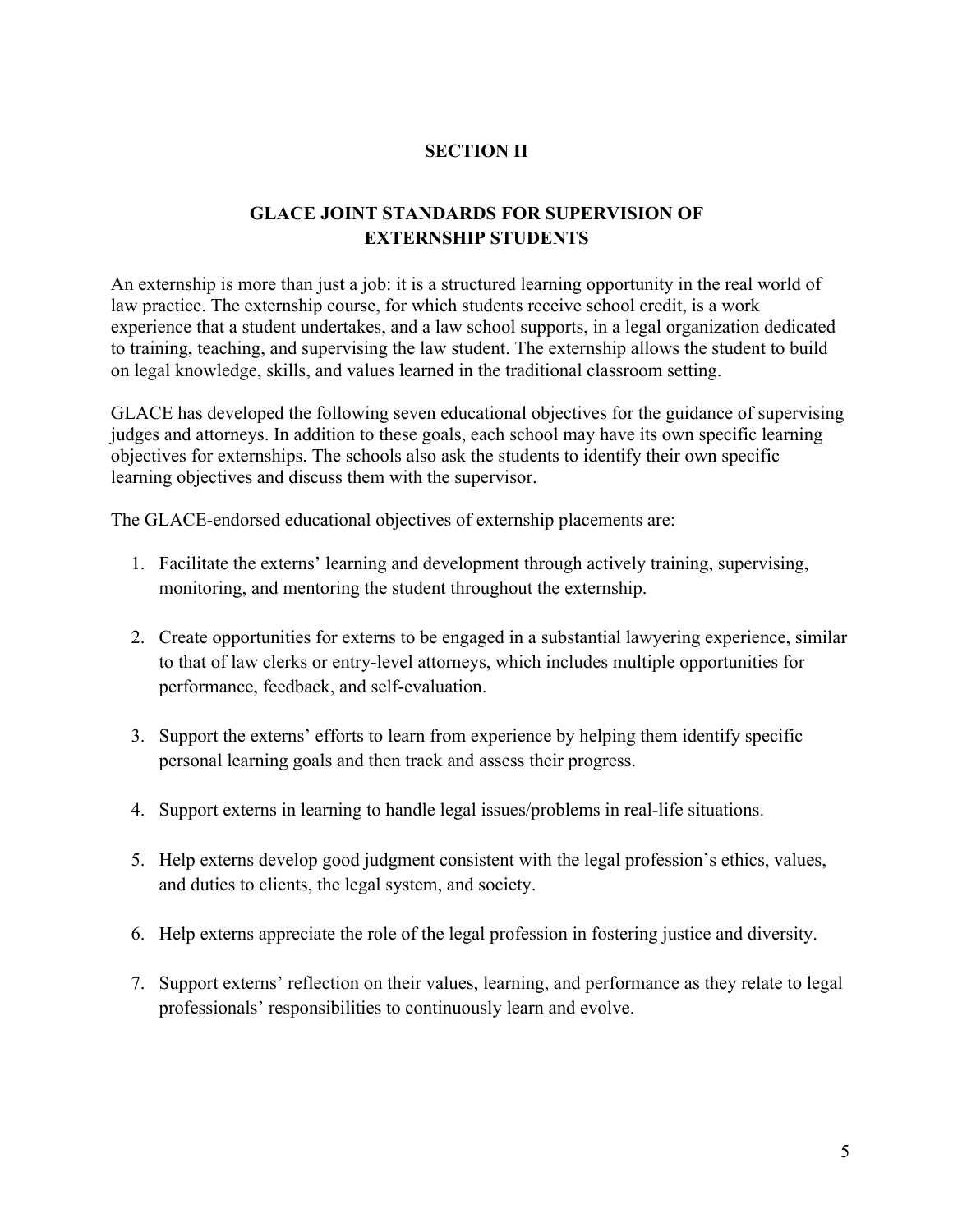#### **SECTION III**

#### **STRUCTURING AN EDUCATIONAL EXTERNSHIP**

During the time you supervise our law students, you are providing a critical part of the students' legal education. Students from GLACE schools earn a substantial number of units for field placement experience and we are understandably concerned that they receive appropriate training, challenging work, and regular feedback. This section provides an overview of the various requirements of an externship program, from choosing to become a field supervisor to completing the final evaluation of your extern, with an emphasis on tools for effective supervision.

#### **A. An Overview of the Externship Supervisor's Role**

Hands-on fieldwork, under the supervision of an experienced attorney or judicial officer, provides an excellent learning opportunity for law students. The key to an effective experience is for each party to have a clear understanding of the externship's objectives and the respective roles of the student, supervisor, and school. This section focuses on the supervisor's role, which is regarded as that of the primary teacher, in partnership with and guidance from the school.

**ABA Requirements:** Because students receive law school credit for the externship, the expectation is that the externship fieldwork will provide a rigorous educational experience for the student. Accordingly, the American Bar Association Standards governing law school curricula spell out detailed requirements for the structure and nature of externships (see ABA Standard 304(c)). Key among them is the requirement of a 3-way agreement among the three parties: the student, the school, and the supervisor. GLACE has adopted a uniform 3-way agreement, which we request you review and sign each time you host a GLACE school extern.

**Supervisor's Role:** We greatly appreciate the significant time and effort required to be an effective externship supervisor. Accordingly, we provide the detailed information in this Manual not only to guide those attorneys and judges who take on a supervisory role but to advise you that a schoolcredit externship supervisory role may not be for everyone. The commitment requires a serious interest in teaching as well as the required time to provide an educational experience to the student. And so, we ask that you please consider whether you possess the following when making a commitment to take on an extern:

- An interest in teaching and mentoring a law student, including a commitment to develop as an effective teacher;
- The time and patience to actively train, supervise, monitor, and mentor a law student;
- A willingness to collaborate with GLACE and the respective schools from which you are hosting externs.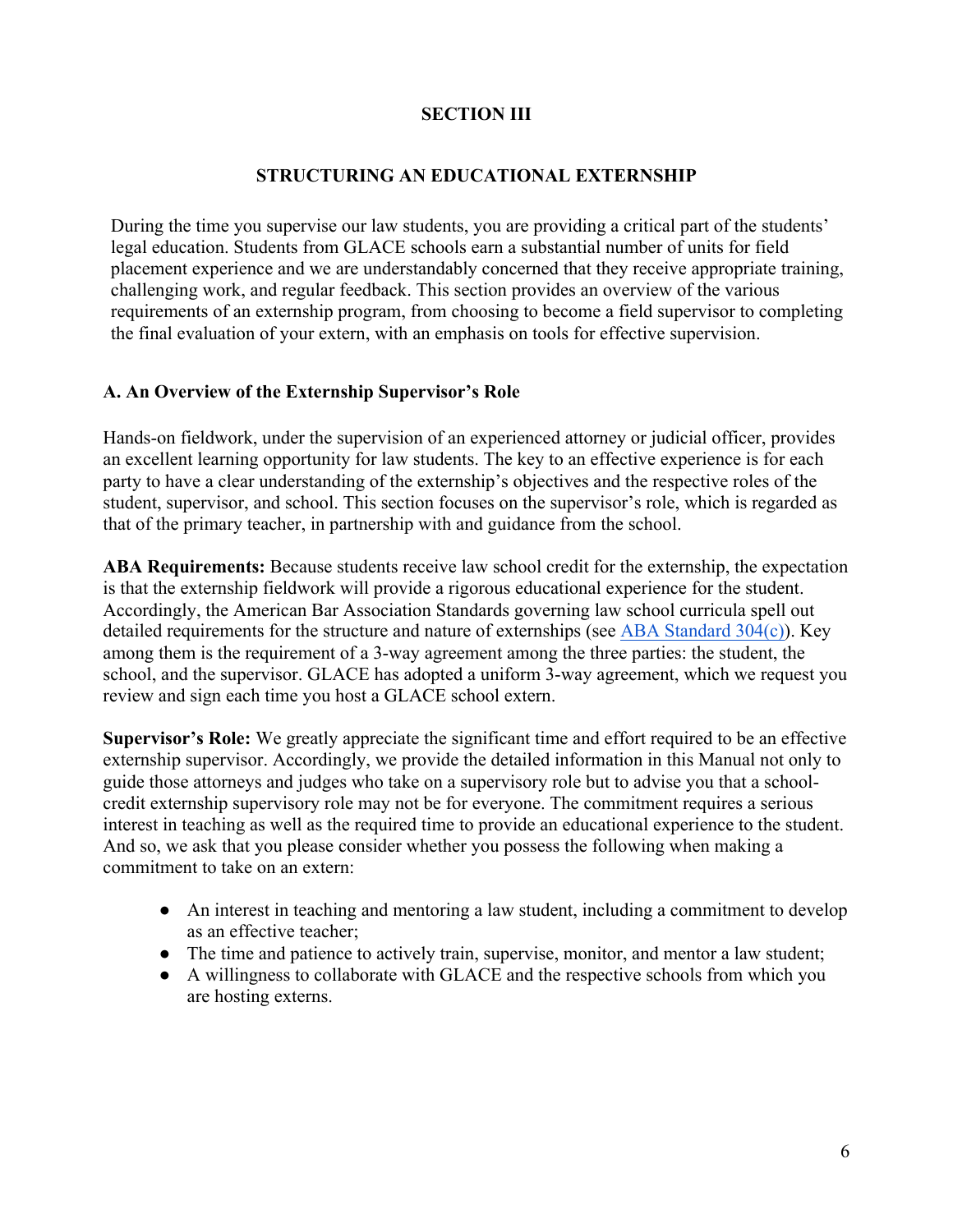#### **B. Selecting Externs and Helping Them Prepare for an Effective Start**

To ensure a productive experience for all parties – the school, the student, and the supervisor – we ask that you take a deliberate and methodical approach to selecting your externs as well as to helping them prepare for an effective start to their externship.

**Selecting Your Externs**: Various approaches are employed when students apply to externships. Some schools may submit the candidates for your review; other schools may leave it up to students to apply directly. Regardless of the approach, it is important for the schools and the interested students to have a clear understanding of what you are looking for. Please consider the following:

- Provide a description of the organization as well as the fieldwork the student will perform. Include any specific requirements that you may have – e.g., coursework; year in school;
- Typically students' application materials consist of cover letter and resume. If you would like to see a transcript, writing sample, or recommendation letter, please specify those items as part of the externship description;
- When inviting students to an in–person or telephonic interview, please let them know the duration of the interview and whether you would like them to submit any additional materials to supplement the application;
- Upon conclusion of the interview, please let the student know when they may expect to hear back;
- If the student does not receive an offer from you, consider providing constructive feedback regarding areas of improvement for next time around – e.g., better crafted writing sample; better preparation for the interview. As teachers, we are always seizing on teaching moments. The students would very much welcome your feedback to help them become more polished and professional – even when they didn't get the externship!

**Helping Externs Prepare for an Effective Start:** Whether a student is joining you for a semester or the summer session, time flies by very quickly. And, we know that the learning curve at an externship is steep. Accordingly, helping your externs prepare for an effective start can only make the externship more productive for the student as well as go more smoothly for you. We recommend that you provide the following information to your extern as far ahead of the start date as possible to help facilitate an effective start:

- Any code section, regulations, practice guides, or secondary sources that the student should familiarize herself with;
- Whether to brush up on a particular research tool (e.g., Westlaw, Lexis, Bloomberg, book research);
- Whether to brush up on the Bluebook or the California Style Manual;
- Your recommendation for a regular reading routine (e.g., Daily Journal, trade magazine, listserv, blog);
- Your recommendation for joining a bar organization or attending particular CLE or similar programming prior to or during the course of the externship;
- Any wardrobe choices that would help the extern acclimate to the work environment;
- Any other substantive, logistical, or professional tips to help the student hit the ground running!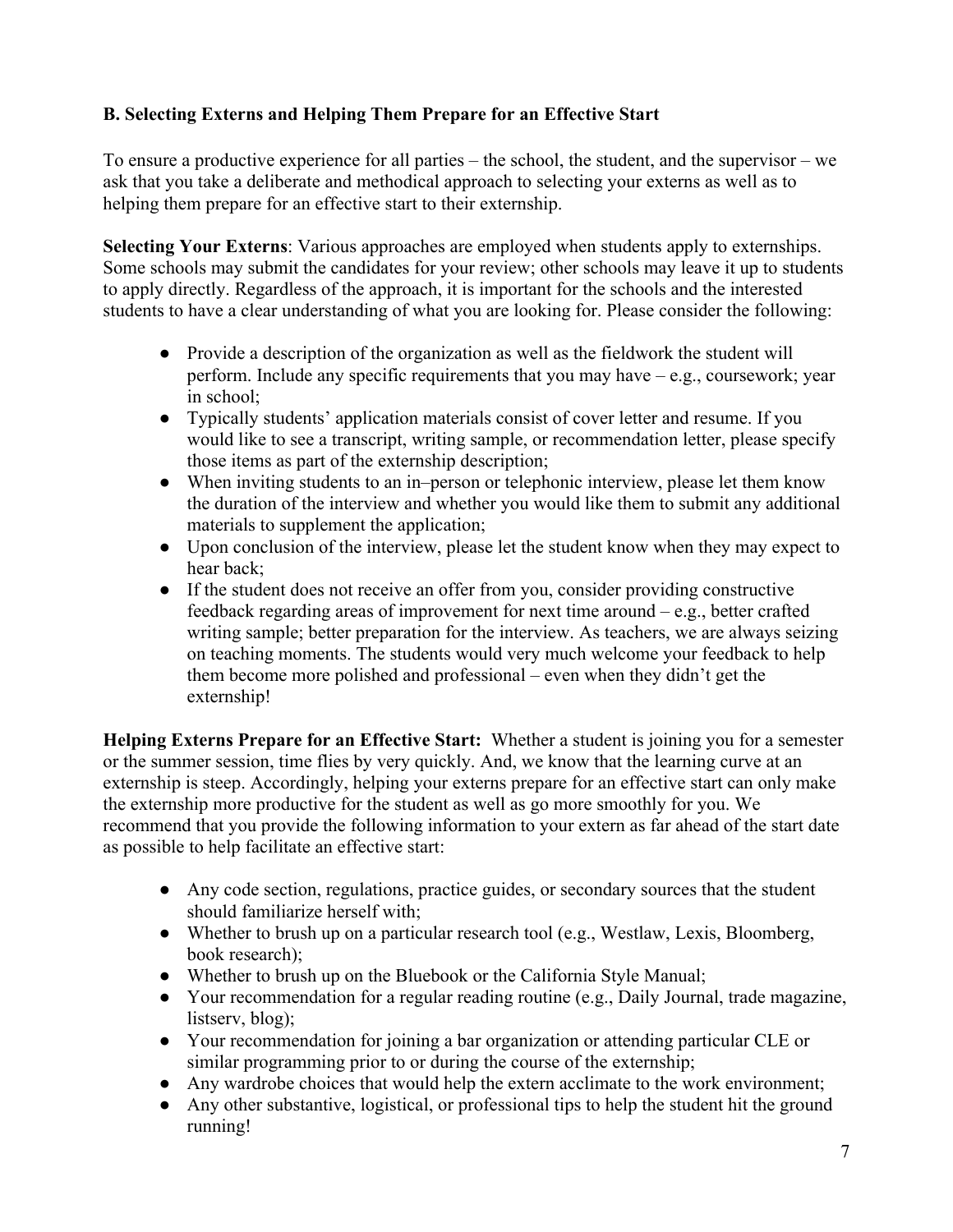#### **C. Creating an Appropriate Environment and Orienting Your Externs**

The physical workplace environment is extremely important to the successful externship experience. Students who feel comfortable and welcome are more productive. While it may not always be possible to assign each extern with his or her own workspace, GLACE recommends, at a minimum, that students be provided:

- A desk or other secure workspace;
- A phone or easy access to a phone;
- A computer, or sufficient access to one, to allow prompt completion of assignments;
- Access to online research tools and relevant hard copy legal research materials;
- Sufficient office supplies;
- Copier and fax access, if necessary.

Equally important to getting the extern started on the right foot is orienting them to the office or chambers and the staff. On the externs' first day, provide them an orientation so that they feel welcome and understand how things work. This should include:

- A brief orientation to the office or chambers, including a tour of the office and introduction to all staff they are likely to encounter during the workday;
- Letting them know if they can ask for assistance from any of the support staff to accomplish a task;
- Written office procedures and policies, if available;
- Office keys or restroom keys, if necessary;
- Clear instructions regarding parking or reimbursement for parking expenses;
- Instructions as to any workplace limitations, such as areas that may be off-limits or files or materials that may be sensitive or confidential.

Along with the physical setup of the office and a first-day orientation, it is important to include the student in the office culture throughout the externship. The more the student is treated as part of the team, the better the learning experience will be for the student. To help integrate the extern to the greatest extent possible, please consider doing some or all of the following:

- Invite externs to meetings, hearings, conference calls, and any other activity that may be relevant to the student's work or may enhance understanding of the project or task;
- Circulate general office memoranda to externs, if appropriate;
- Include externs in the informal matters of the workplace, such as celebrations or group luncheons.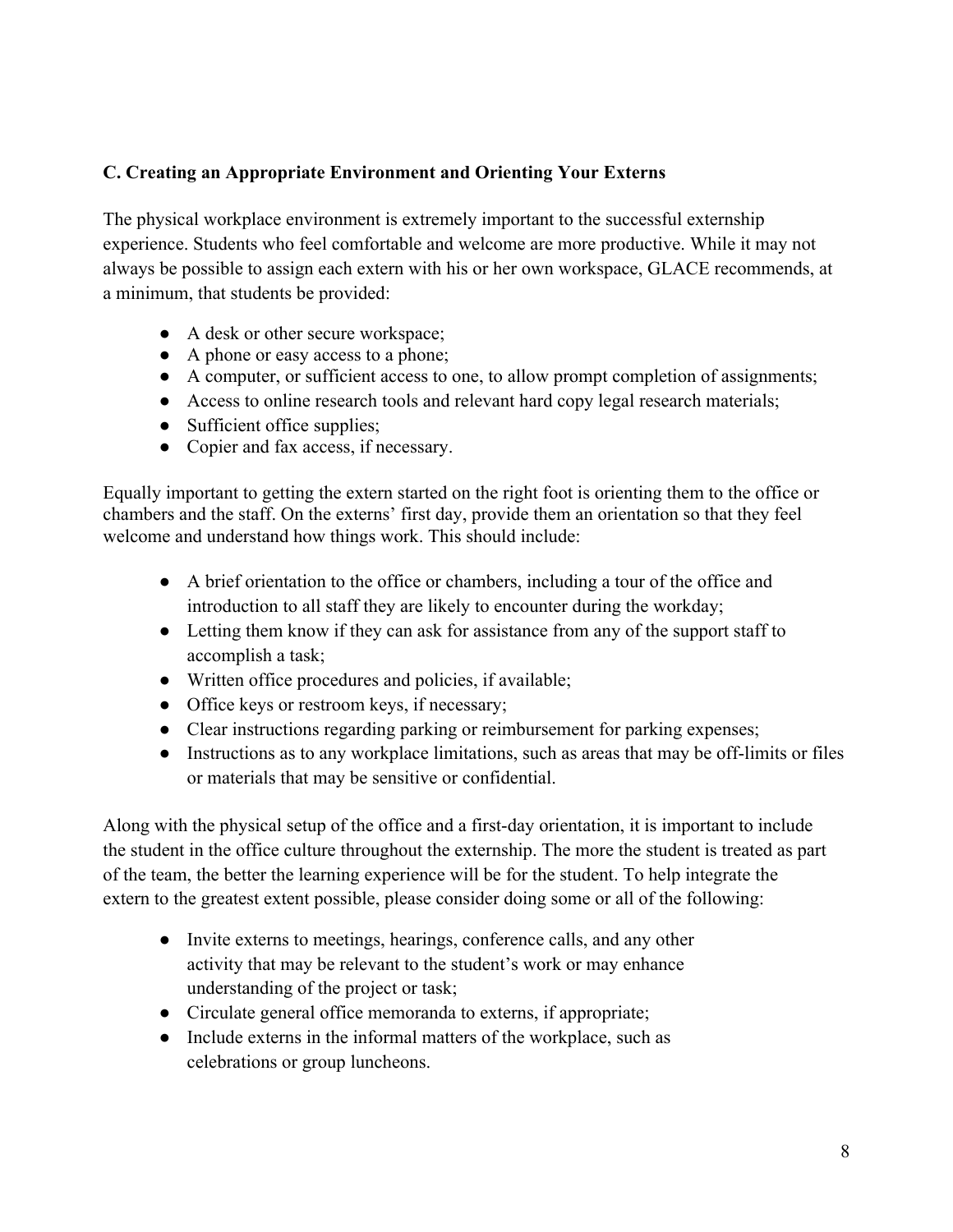#### **D. Extern Learning Plan and the Three-Party Agreement**

Once the extern arrives at your office or chambers, he or she will likely seek to address the following two matters with you, both of which are a critical part of the educational goals of the externship course.

**Learning Plan:** First, most GLACE schools require students to prepare a learning plan that sets forth the student's learning goals for the externship and a plan for meeting the goals. Students identify not only what they want to achieve during their externship, but ways in which they might attain those goals. Externs may seek your input or approval of their plans, in writing or informally. If the school does not require a learning plan, consider asking the students to prepare one for you. Encouraging the students to set goals, reflect on their progress, and self-assess will help enhance the externship learning experience.

Some common types of goals a student might select for a learning plan include:

- **Improve legal knowledge or skills**. Students often identify areas of legal knowledge or legal skills that they hope to improve through the externship, including: better understanding of particular area of law by seeing it in practice; efficiency of research skills; analysis skills, in particular in persuasive writing; factual investigation; client interviewing and counseling; contract drafting. Honing these practical skills should lead to a relevant legal writing sample for use in employment applications.
- **Develop general professional skills and habits.** Another common category of goals is improvement of general professional skills and habits, such as: becoming a better selfdirected learner; developing good judgment (for example knowing when to ask for help and guidance); time management and project management.
- Forge a professional identity. Finally, students often identify goals in the area of professional identity formation such as the following: learning how the rules of professional responsibility play out in the real world of legal practice; understanding what it's like to practice as a prosecutor, etc.; developing professional relationships that will help them transition from the school setting to the real world of legal practice.

**Three-Party Agreement:** Second, the extern will present you with a "Three Party Agreement" for you to review and sign. American Bar Association Standard 304(c), which governs externship courses, requires "a written understanding among the student, faculty member, and a person in authority at the field placement that describes both (A) the substantial lawyering experience and opportunities for performance, feedback and self-evaluation; and (B) the respective roles of faculty and any site supervisor in supervising the student and in assuring the educational quality of the experience for the student, including a clearly articulated method of evaluating the student's academic performance[.]" GLACE and BACE (Bay Area Consortium on Externships) worked together to create a uniform Three-Party Agreement to satisfy this ABA requirement. While each member school may alter the Agreement slightly, the basic form can be found on the GLACE home pages hosted by Loyola School, www.lls.edu/glace, and Chapman University Fowler School of Law, www.chapman.edu/law/externships/resources-supervisors.aspx.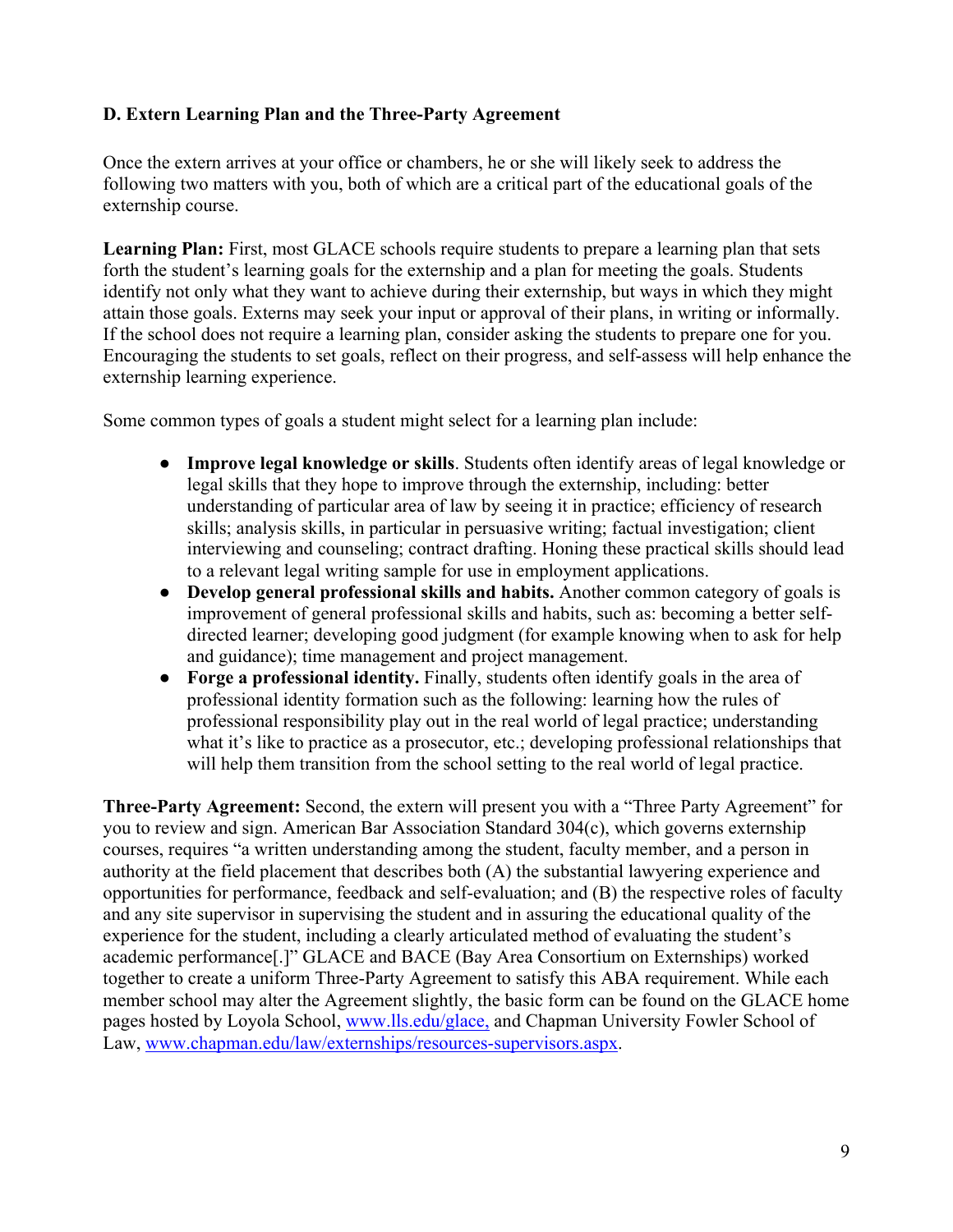#### **E. Throughout the Semester: Assignments, Feedback, and Continuous Communication**

The following are some suggestions for maximizing the externship's educational value to the student as well as the value of the student's contribution to the legal work of your office, chambers, or organization.

**Streamline Your Assignment Process:** Consider filtering all assignments through a single supervising attorney or judicial clerk. This approach will ensure that no one student has too much or too little work and, in the long-term, will increase educational value. In addition, this system will help track the variety and nature of assignments each student is getting so that there is progression (when warranted) toward more complex assignments. Finally, the supervising attorney can also ensure that the assigning attorney has provided an adequate description of the work and has equipped the student with enough background information to complete their assignment.

**Give Meaningful Assignments**: As described in the Three-Party Agreement, the assignments you give to an extern should be similar to that of a law clerk or entry-level staff attorney, including exposure to a broad range of lawyering skills. Assignments may include, but are not limited to, drafting documents and pleadings, researching and writing memoranda, interviewing clients and witnesses, attending conferences, negotiations or mediations, and observing or participating in meetings, depositions, or court proceedings. Administrative work should be kept to a minimum.

**Have Back-up Assignments Ready**: Think about a few low-priority assignments that you could give to the extern to work on during slow periods. With a few of these long-term or non-pressing assignments in your pocket, you can keep an extern busy when otherwise they might be waiting for their next assignment.

**Make Assignments Clear:** To ensure that you communicate the assignment clearly and completely, you might use the following checklist of information to share with the extern:

- ❏ Objectives of the assignment
- ❏ How the project fits into the overall case, deal, or project
- ❏ How much time you expect to be spent on the assignment
- ❏ How often and at which junctures they should check-in during their assignment
- $\Box$  Where they might begin researching (such as in a specialty treatise)
- ❏ What the finished product should look like (consider sharing a sample memo, for example)
- ❏ Who they may contact for assistance if you are not available
- $\Box$  When it is due

**Continuous Communication:** Frequent communication with the externs, both about specific assignments and in general, is critical to the student's educational experience. Open communication can prevent misunderstandings, clarify expectations, and ensure that your extern becomes an integrated member of your team. To ensure clear and open communication, consider doing some or all of the following:

- Set a weekly meeting time to check in with your externs about their work and solicit questions they may have;
- Send a quick email or stop by the extern's desk at least once a week to check their progress on any pending assignments and see if they have any questions;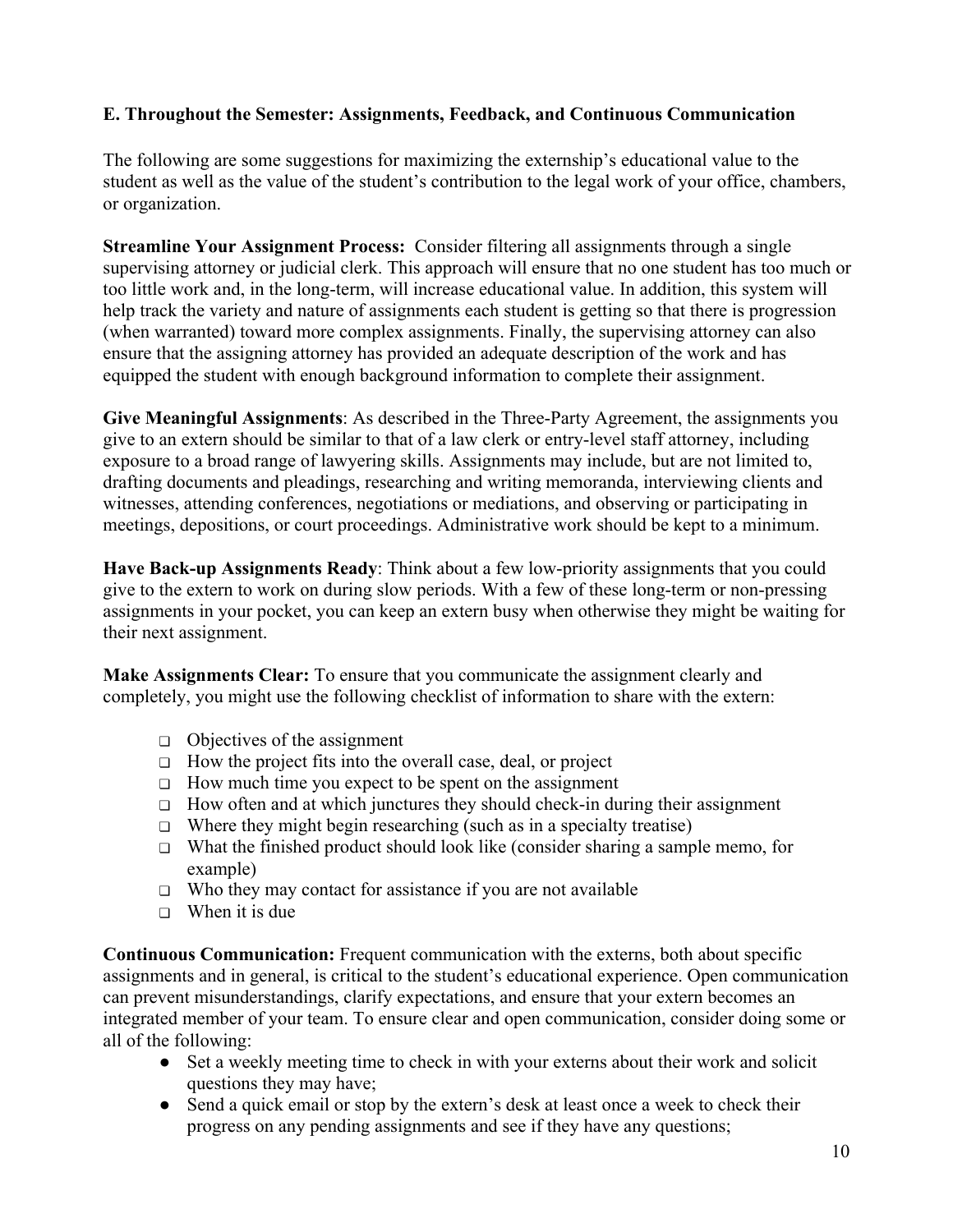- Tell externs if you have an "open door" policy, and if you do not, what is the best way for them to approach you with questions or concerns;
- Let externs know whom they can approach with questions if you are not available.

**Effective Feedback:** Providing timely and constructive feedback for all assignments is critical to the extern's academic experience. It is important to begin providing feedback early in the semester so the student can use the feedback to continuously improve her performance. Note that providing feedback is not merely pointing out strengths and weaknesses; truly productive feedback is a collaboration between the supervisor and student where both are responsible for thoughtful evaluation.

We know your time is valuable, and that sometimes you may not be able to do more than markup the extern's draft and return it for revisions. At least on several assignments, however, we recommend taking the time for a collaborative approach to feedback that helps students become self-directed learners. We suggest the below six-step model, developed to assist externship and clinical supervisors in giving students constructive feedback.<sup>1</sup> The primary goal of this model is to teach law students to self-critique their own work and to develop critical self-awareness in performance. The Six-Step Model is as follows:

**Step One – The Student Identifies Strengths of the Performance**: The student should identify those aspects of the work that he or she feels they did well, including explaining what their work or performance accomplished.

**Step Two – The Supervisor Responds Solely to Those Items Raised by The Student**: Giving only positive feedback, the supervisor at this stage confines remarks to those items raised by the student.

**Step Three – The Supervisor Identifies Other Strengths in the Performance**: The supervisor now adds additional points that were done well. This wide-open stage explores all facets of the performance that were accomplished satisfactorily or that show a potential for success, with specific illustrations of why these aspects were successfully executed.

S**tep Four – The Student Identifies Difficulties and/or Changes to be Made**: The student now takes the initiative in identifying areas in need of improvement, supported with specific comments.

**Step Five – The Supervisor Responds to the Identified Difficulties**: Confining remarks to areas identified by the student for improvement, the supervisor comments on how the areas of weakness could be handled differently next time.

**Step Six – The Supervisor Indicates Additional Difficulties**: This final stage involves another wide-open exploration of all facets of the performance. The discussion focuses on aspects that were not satisfactorily accomplished, again with specific illustrations and concrete analysis.

 

<sup>1</sup> Beryl Blaustone, Teaching Law Students to Self-Critique and to Develop Critical Clinical Self-Awareness in Performance, 13 CLIN.L.REV. 601 (2006).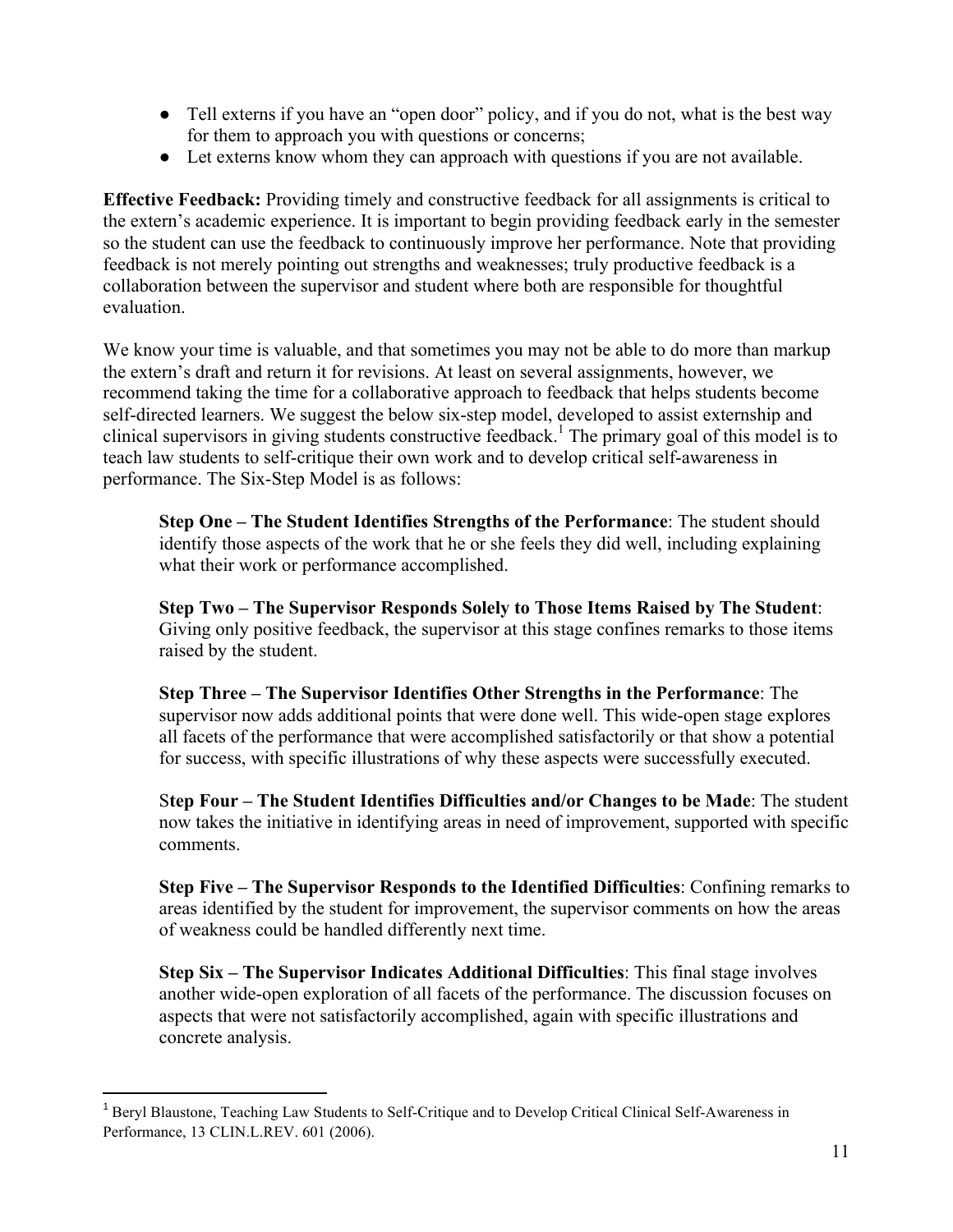**Evaluations:** Your formal evaluation of the students' effort and performance is an essential part of the externship course. If you have met with your extern regularly for feedback on assignments, the formal evaluation process will simply be a summation of the earlier formative assessments. While each GLACE school uses its own evaluation methods and forms, we all require a final evaluation from the supervising attorney or judge. Also, a midterm evaluation is very helpful as it provides an opportunity to address concerns and correct (if necessary) any behavioral or work product issues. The final evaluation should be comprehensive and document the externs' progress and areas of growth. We recommend that our students use this final evaluation as part of their law school record, similar to the grades transcript, when applying for future positions. Accordingly, it is helpful to have your candid and thorough feedback on the final evaluation form.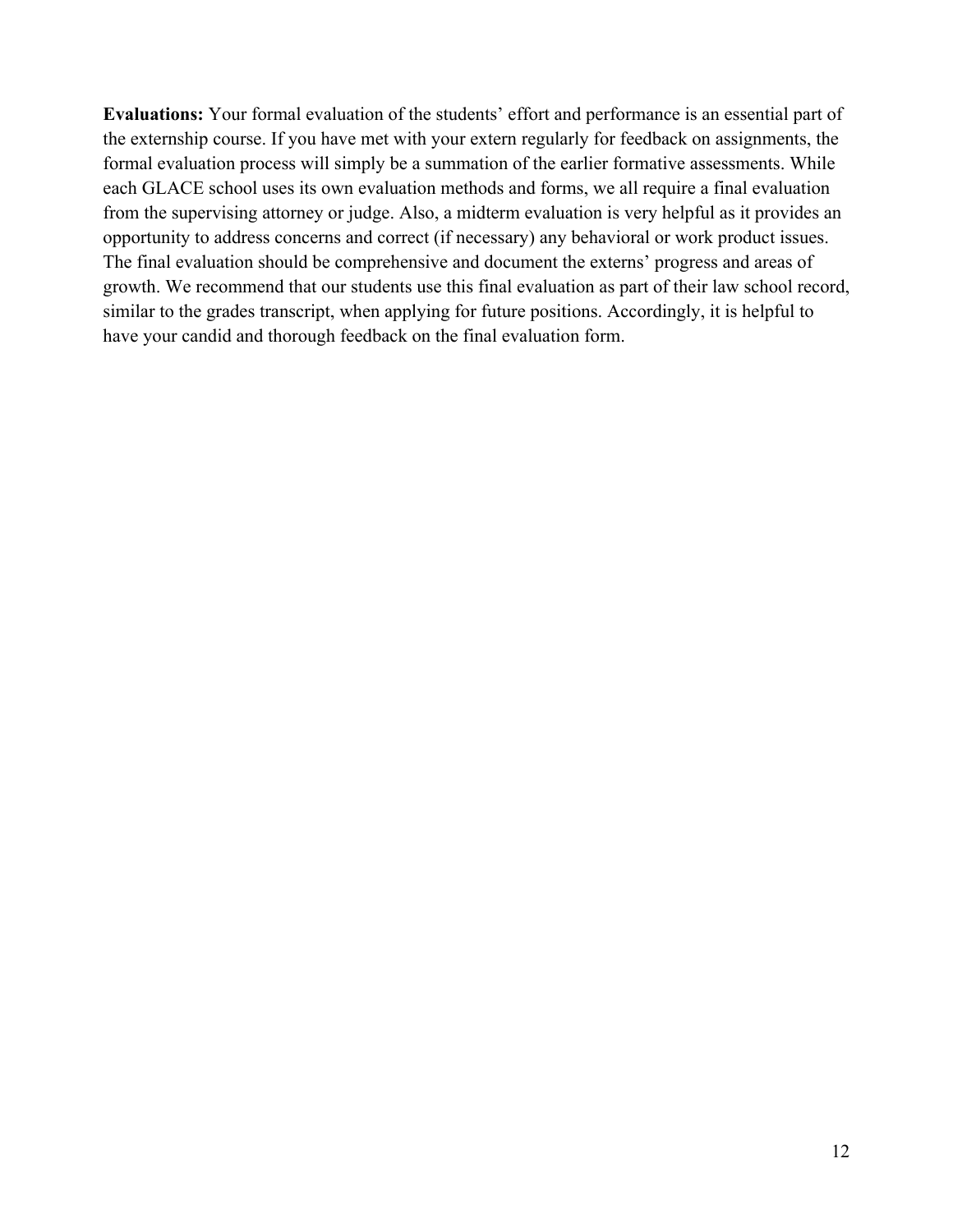## **SECTION IV**

## **ETHICAL STANDARDS**

GLACE schools recommend that all externship placements implement steps to ensure that law students, who may or may not have experienced formal training in professional responsibility at the time of the placement, are aware of the ethical standards and professional responsibility pertaining to the placement which are usually addressed through an orientation at the beginning of the externship. Specifically, please educate your extern about the following:

#### **A. Confidentiality**

Please explain to your extern the particular rules of confidentiality that he or she should be aware of, under rules of professional responsibility. Also, educate your extern about matters that otherwise require utmost discretion or confidentiality – e.g., in a judicial externship, what the extern learns about the judge, his/her preferences, personal traits, etc.; in an in-house externship, business information that the extern learns by virtue of the externship; in a legal aid organization that involves client intake, information that the extern learns from a potential client.

Please also tell your extern with whom in the office/chambers she can discuss confidential or nonpublic information – e.g., if DA1 gives the extern an assignment, what should the extern do if DA2 asks you about the issue; if the General Counsel for a company asks the extern to research a legal issue, what should the extern do if the Director of Business Affairs asks to see the analysis?

Finally, please educate your extern about the placement's rules relating to data security, maintaining the security of the workspace (e.g., minimizing the computer screen when stepping away), and whether any work materials can be removed from the immediate workspace, and what to do with fieldwork notes, etc. that the extern has on personal computer or in hard copy.

#### **B. Potential Conflicts**

Provide awareness regarding potential conflicts and the protocol to deal with potential conflicts or even the appearance of potential conflicts. Along the same lines, judicial externs will need guidance about court rules regarding the extent of interaction that they may have with an attorney or a party as well as with jurors or potential jurors.

#### **C. Unlawful Practice of Law**

Please explain to your externs that (1) they should limit all communications with clients, other attorneys, etc., to the scope of communication/work that you have authorized to perform, and (2) to always preface all communications by disclosing that they are externs.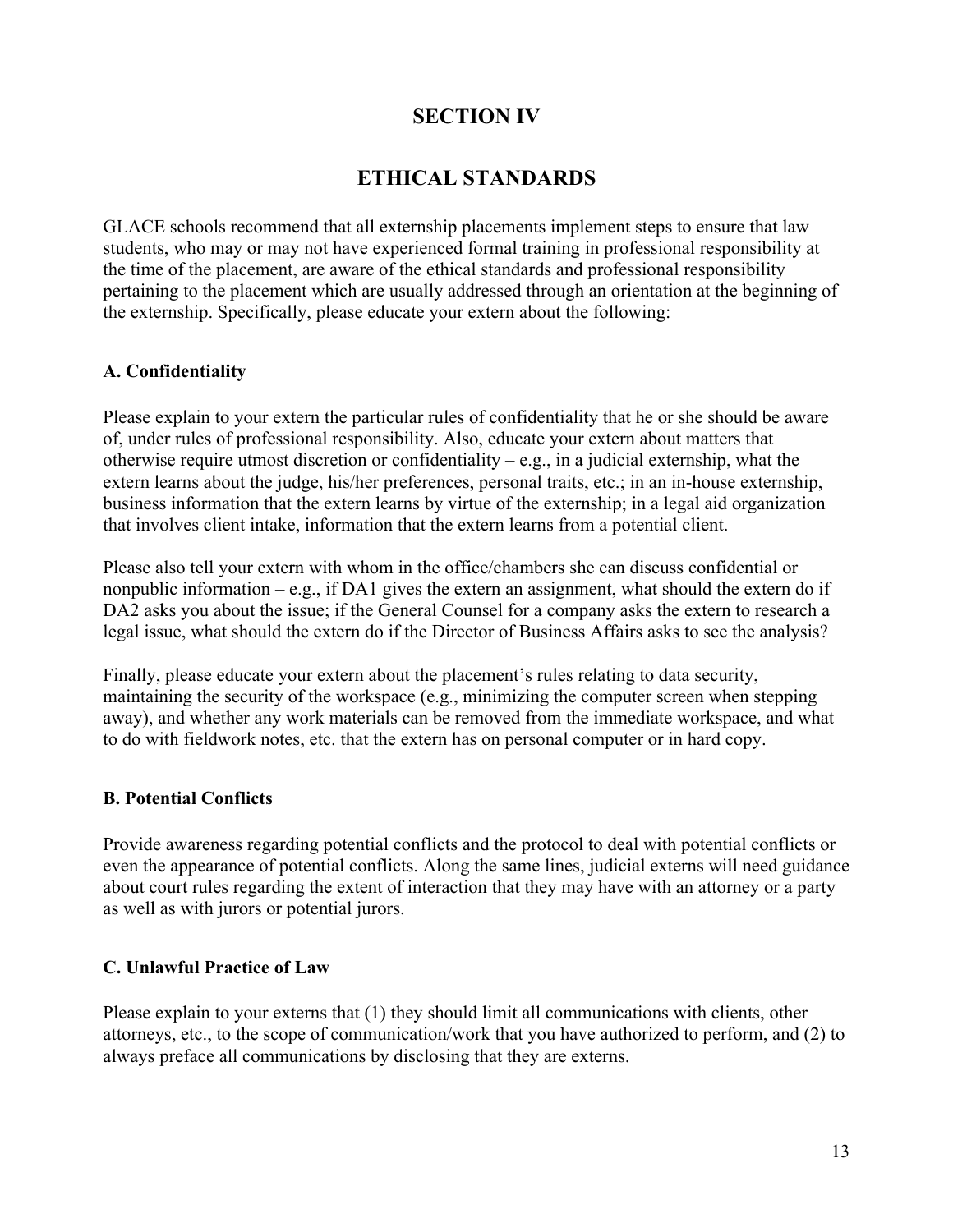## **SECTION V**

## **ANTI-DISCRIMINATION AND HARASSMENT POLICY AND DISABILITY ACCOMMODATION**

All GLACE member schools are committed to providing our students with externships free of discrimination and harassment based on race, color, religion, marital status, sex, national original, age, sexual orientation, gender identity, disability, and military status. The externship working environments should be one where all students feel welcome to participate, where all students are safe from harassment and discrimination, and where any disabilities students may have are reasonably accommodated.

While this section is not intended to provide legal advice, below please find the following references for your consideration:

- Title VII of the Civil Rights Act, 42 U.S.C. §2000 *et. seq.*
- U.S. Equal Employment Opportunity Commission, www.eeoc.gov/law
- Americans with Disabilities Act, 42 U.S.C. §12101, *et seq.*
- Information and Technical Assistance on the American with Disabilities Act, www.ada.gov
- California Department of Fair Employment and Housing, www.dfeh.ca.gov
- California Fair Employment and Housing Act, Gov't Code § 12940 *et. seq.*

If you have any concerns about your organization's ability to provide a work experience in accordance with the above policies, please contact the externship faculty or administrator at the relevant GLACE member school.